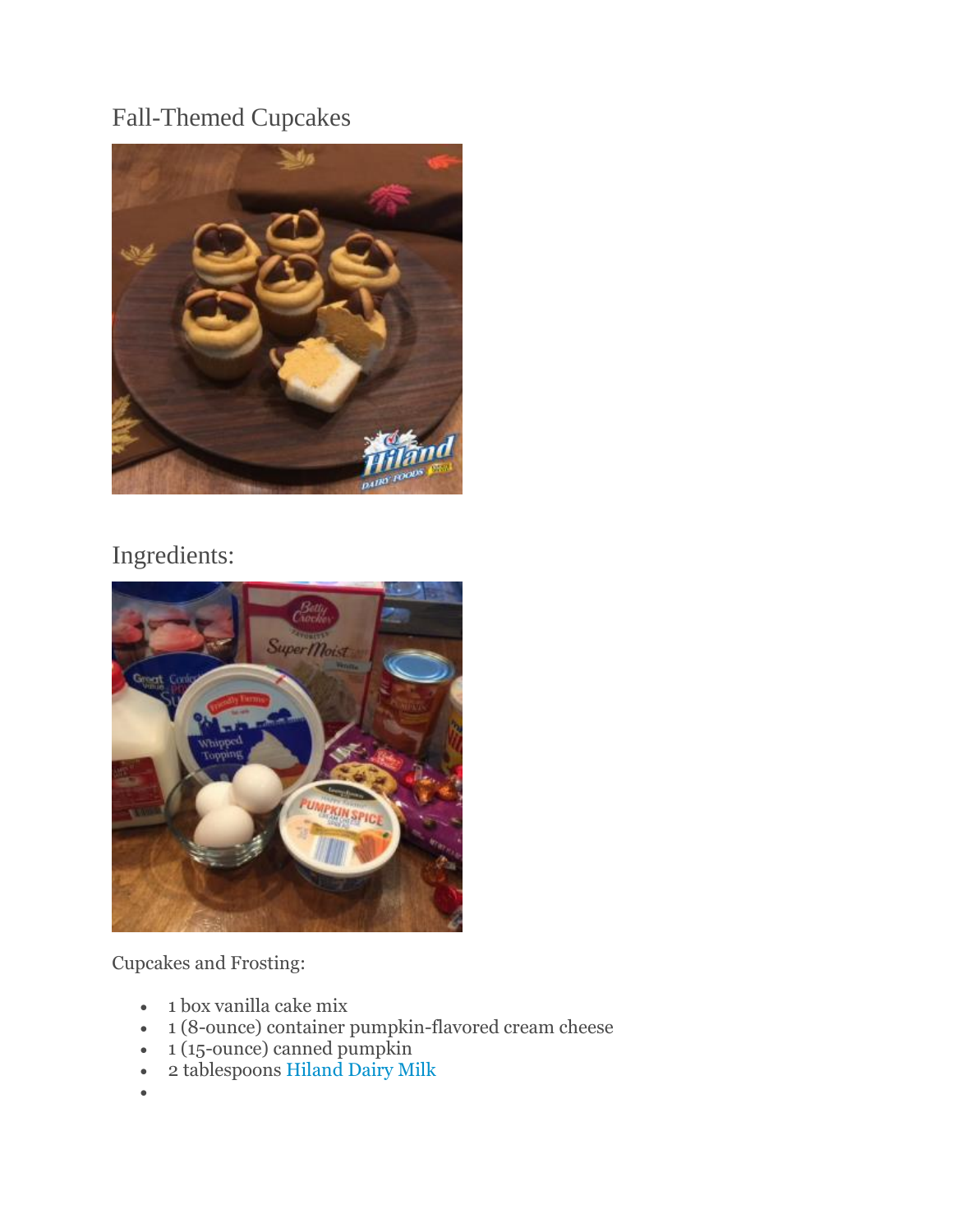- $\bullet$  1/2 cup powdered sugar (add an additional 1/4 cup if you prefer a sweeter frosting)
- 1 (8-ounce) container of Cool Whip, thawed

Acorn Toppings:

- Mini vanilla wafer cookies
- Hershey's KISSES
- Chocolate chips

## Directions:

Preheat oven to 350 F.

Prepare the cake batter according to directions on the box.

Place cupcake liners in a 12-count cupcake pan. Fill each liner approximately 3/4 full with batter.



Bake for 12 to 15 minutes. Let cool on a baker's rack.

Using a hand mixer, mix together the cream cheese, canned pumpkin, milk and powdered sugar.

Gently fold in the Cool Whip with a spatula. *Tip: Be sure not to overmix the Cool Whip to prevent the frosting from becoming runny.*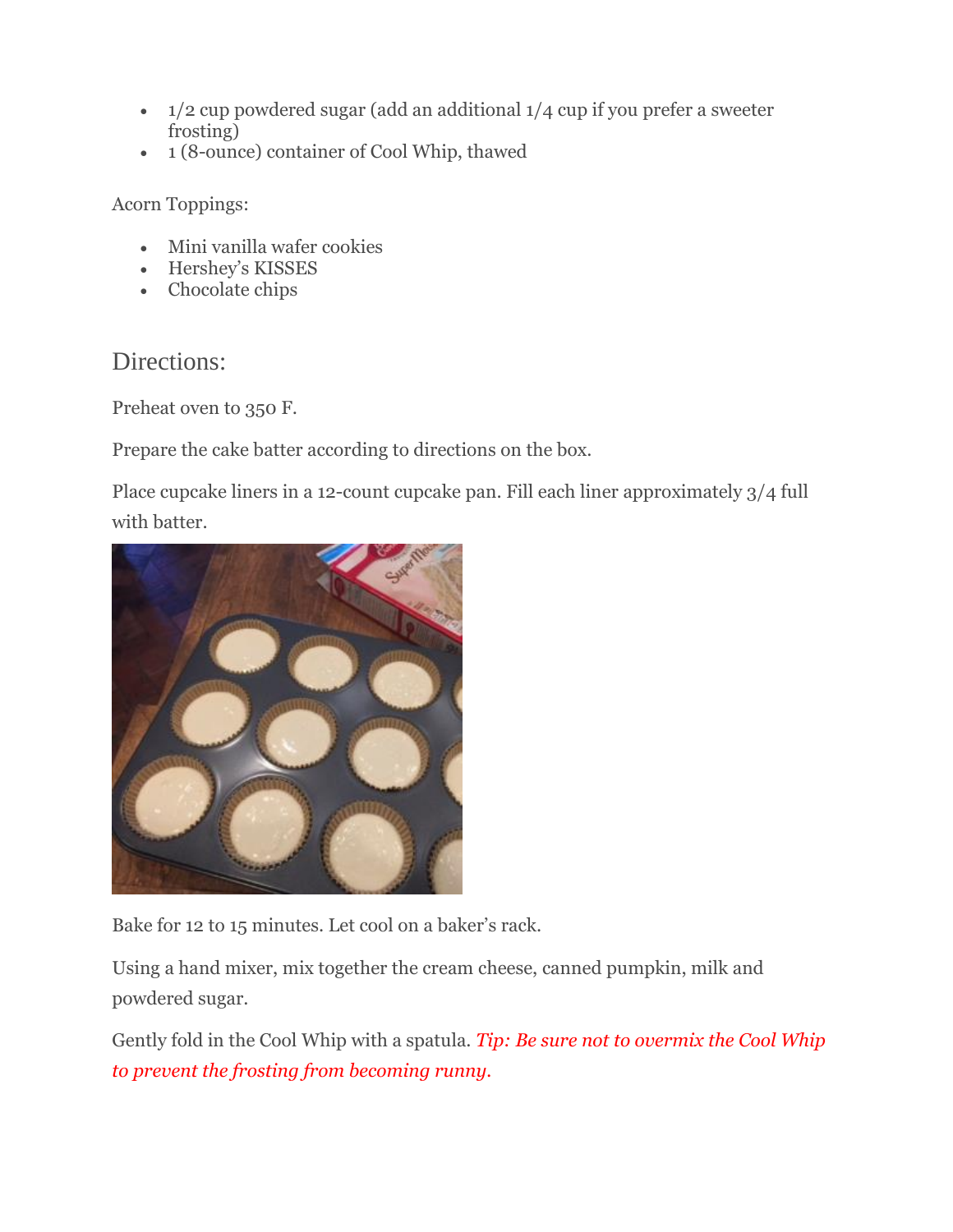

Cut out the centers of each cupcake, approximately  $1/2$  to  $3/4$  inches deep.



Spoon the frosting into a piping bag and fill and frost the cupcakes.

Store filled and frosted cupcakes in refrigerator.

Melt 1/4 cup of chocolate chips in a microwave-safe bowl.

Lightly dab the flat end of a chocolate kiss in the melted chocolate and press onto the flat side of a vanilla wafer cookie.